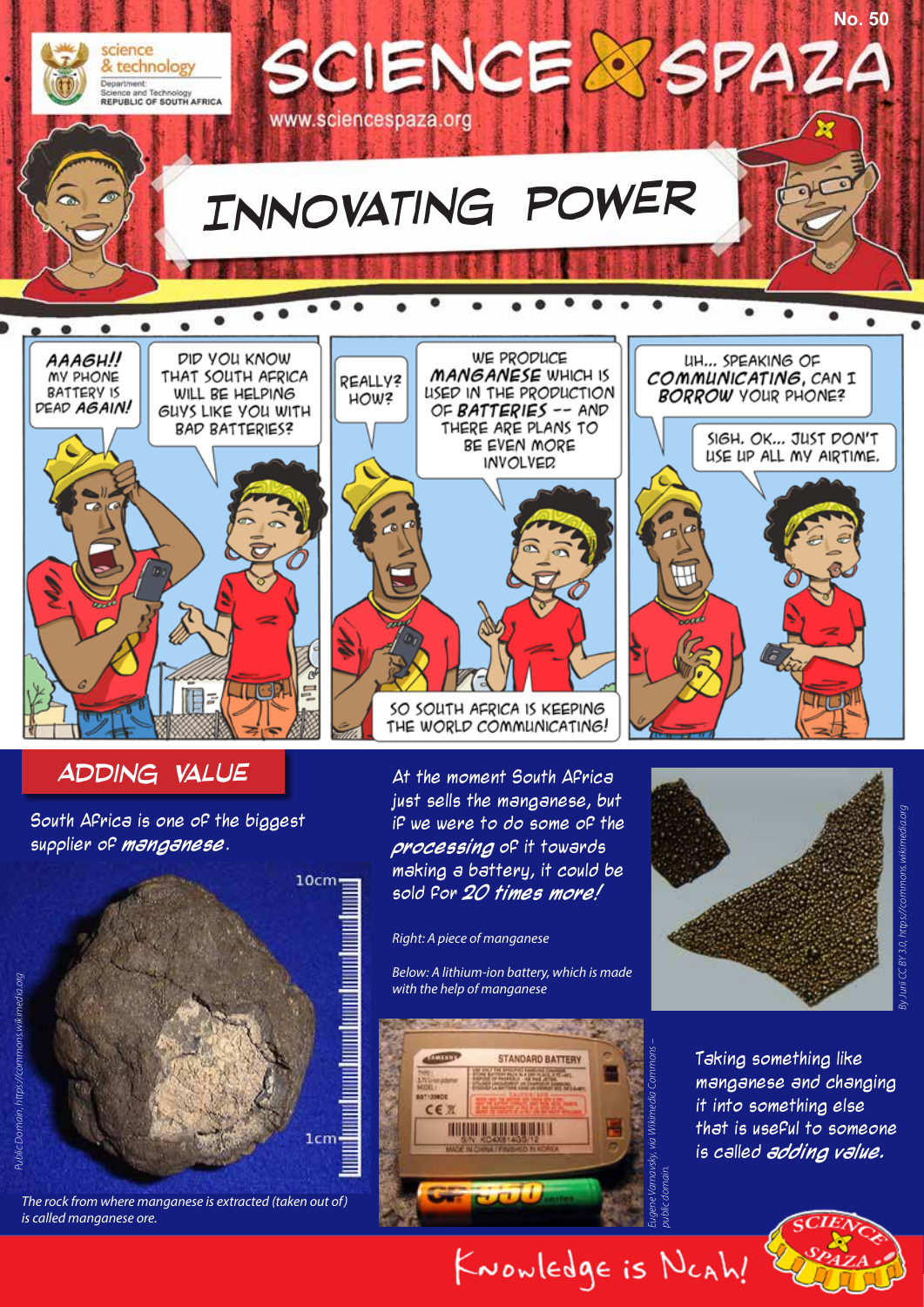# *Make a mini-garden*

*1*

*4*

In this activity you are going to take some **ordinary things** that are not worth much by themselves, and add value to them.

*Find an empty plastic coke or milk bottle. With the bottle on its side, using a knife or scissors cut a*  LONG HOLE IN THE TOP PART OF THE *bottle - see the photo (WARNING be careful you don't cut yourself).*

2





*3 Fill the bottle with some soil. Find some seeds or small plants (flowers or vegetables) and plant them in the soil. This is your product - a mini garden.*



*Cut some holes in the bottle and attach some string or wire so that the bottle can hang on its side.*

*2*

*5*



*Find out by asking some friends how much they think your product is worth. Using the formula, work out how much value you have added to the plastic bottle.*

**FORMULA:**

Percentage increase in value  $= 100 \times ($ (price of new product/ cost to make) -1)

# **Fill in how much you think each of these is worth to find out your "cost to make":**

| <b>Bottle</b>        |  |
|----------------------|--|
| Soil                 |  |
| String/wire          |  |
| Seeds/plants         |  |
| TOTAL (Cost to make) |  |

# *What's Happening Here?*

The plastic bottle, soil, string/wire and seeds/plants are called **raw materials**. Raw materials are used to make a useful product.

The mini garden can be sold for more than all the raw materials added together. This is called **adding value**.

The **value chain** is a way of looking at businesses to see where the most value can be added.

Raw materials

Something is done to add value In the activity you made the mini garden. This normally means that someone has to work and put in effort to add the value.

Product with added value





This work is licensed under the Creative Commons Attribution-NonCommercial-NoDerivatives 4.0 International License. To view a copy of this license, visit http://creativecommons.org/licenses/by-nc-nd/4.0/.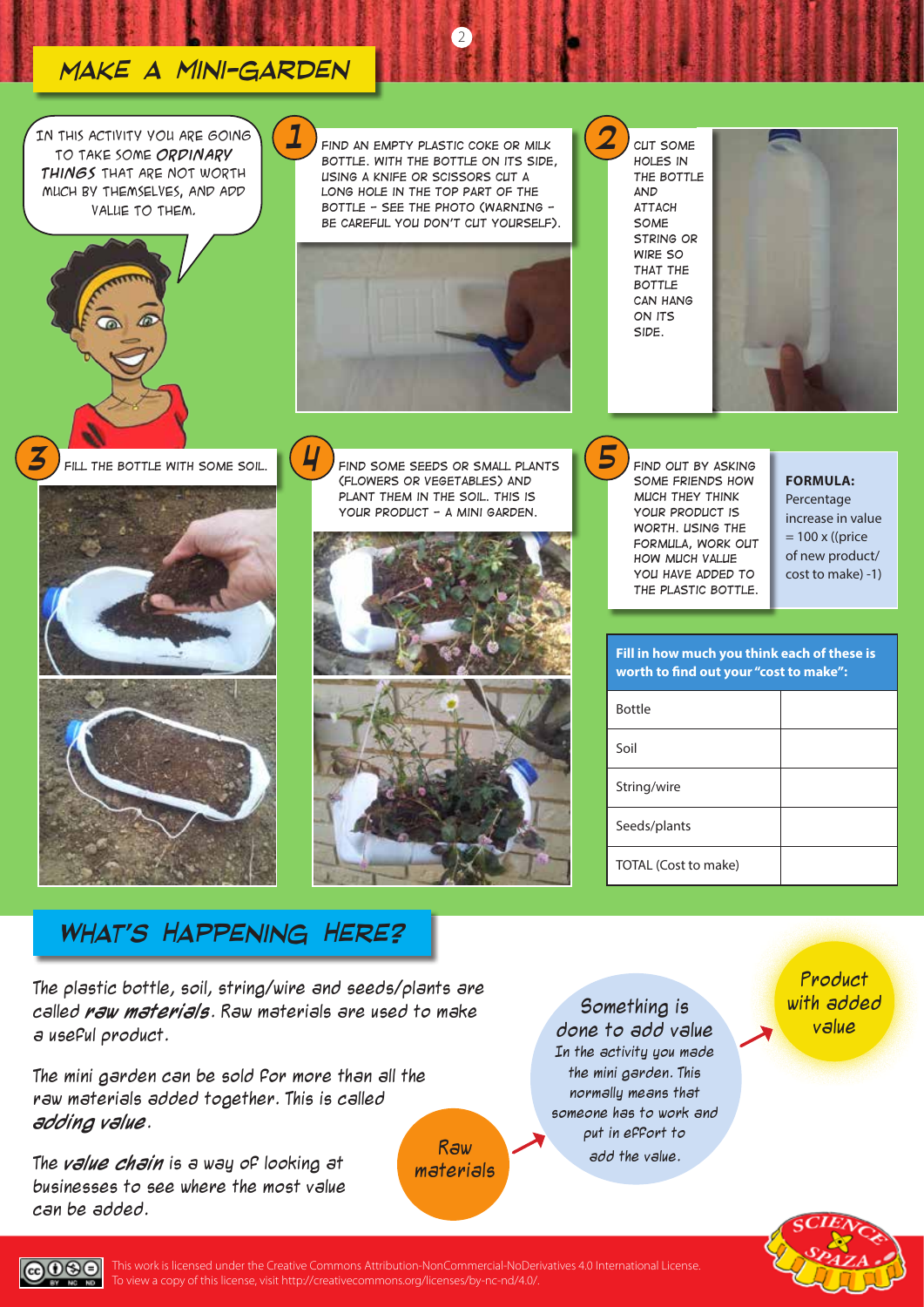## *SA Reference*

The University of Limpopo is working on making **manganese precursors**. Precursors are used in chemical reactions to make other products, in this case **Lithium-ion batteries** - which will be used in products that run on batteries.

So they are taking magnesium and adding value to it. They are doing this through the value chain.



*The Tesla car is an electric car that runs on Lithium-ion batteries.*

3

*Lithium-ion batteries are used in cell phones and computers.*

## *careers:*

An Entrepreneur

makes money by finding ways to take something (either products or services) and add value to it using the value chain before selling it.

#### **Manufacturers**

make products to sell. They may need large machinery and high tech equipment to put the products together, but not all the time. Anyone can take raw materials and use what they have to make them into something of value.



**Dr. Noko Ngoepe** holds a PhD in Chemical Engineering and has experience working in research and development. Noko is currently involved in the University of Limpopo project to develop manganesebased precursors which are used to make lithium ion batteries. He develops manganese based materials, working closely with other scientists, suppliers and project managers. His job excites him because he gets to work with talented people and at the same time help develop others. He also says that this project could put South Africa on the map in a world that is moving more and more towards renewable energy sources.

*curriculum links*

 **Grade 7, 8, 9: Natural Science** – Matter and Materials **Technology** – Design Process Skills, Design Skills Investigation Skills, Evaluation Skills, Processing

**Economic and Management Sciences** – Entrepreneurship Mathematics – Whole numbers, Integers, Common Fractions, Algebraic Equations

 **Grade 10,11,12 : Physical Science** – Matter and Materials

KNOWLEDge is NCAh!